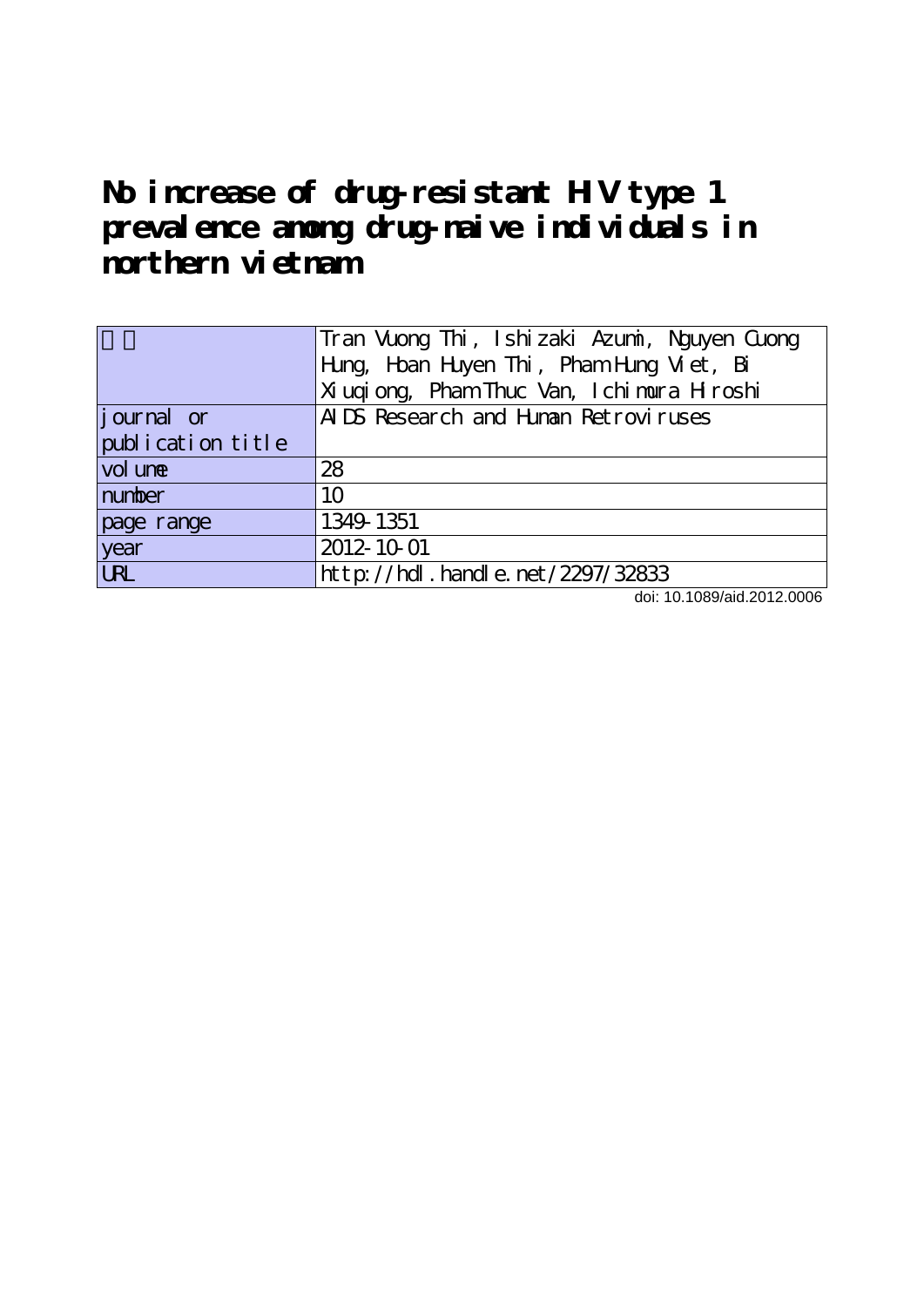**No increase of drug-resistant HIV-1 prevalence among drug-naïve individuals in Northern Vietnam** 

Vuong Thi Tran,<sup>1,2</sup> Azumi Ishizaki,<sup>1</sup> Cuong Hung Nguyen,<sup>1,2</sup> Huyen Thi Hoan,<sup>2</sup> Hung Viet Pham,  $^1$  Xiuqiong Bi, <sup>1</sup> Thuc Van Pham, <sup>2</sup> and Hiroshi Ichimura<sup>1</sup>

<sup>1</sup> Department of Viral infection and International Health, Graduate school of Medical Science, Kanazawa University, Kanazawa, Japan <sup>2</sup> Hai Phong Medical University, Hai Phong, Vietnam

## **Corresponding author:** Azumi Ishizaki, M.D., Ph.D.

 Department of Viral infection and International Health, Kanazawa University, Graduate school of Medical Science, Japan. 13-1, Takaramachi, Kanazawa, Ishikawa, 9208640, Japan Tel: +81-76-265-2229 Fax: +81-76-234-4237 E-mail: aishizak@staff.kanazawa-u.ac.jp

**Running head:** Drug-resistant HIV-1 in Northern Vietnam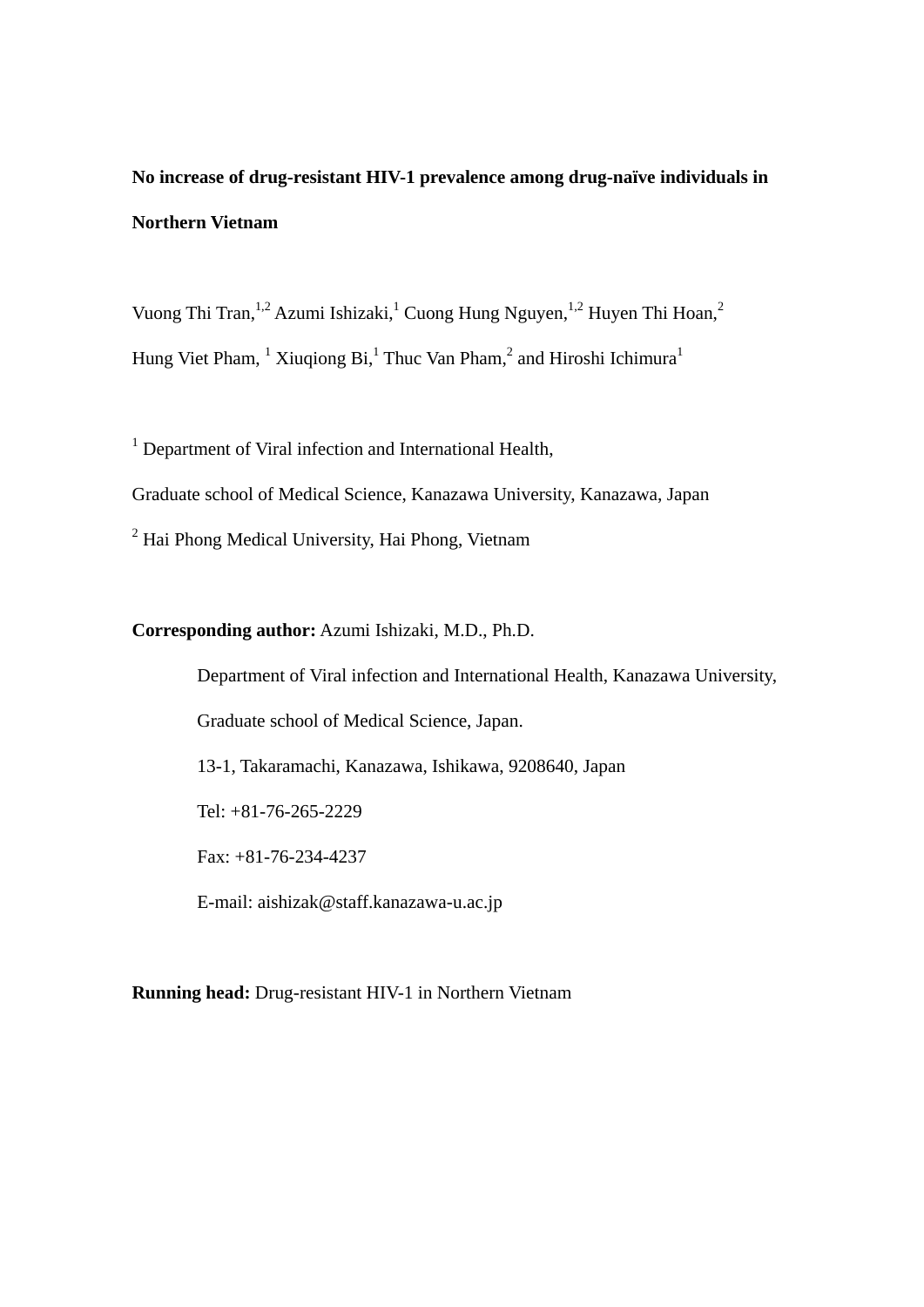## **Abstract**

We reported previously that the prevalence of drug-resistant HIV-1 among antiretroviral treatment (ART)-naive individuals in Northern Vietnam was 2.9% in 2007 and 6.2% in 2008. To investigate the continuing trend of prevalence, we collected plasma samples from 958 individuals in Hai Phong and Hanoi in 2009, extracted viral RNA from HIV-1 antibody-positive samples, and analyzed them genetically. HIV-1-antibody prevalence was 26.8% in injecting drug users (*n* =302), 13.4% in female sex workers (*n*=284), 0.5% in blood donors (*n* =206), and 0.6% in pregnant women (*n* =166). All HIV-1 strains were CRF01\_AE. Non-nucleoside reverse-transcriptase inhibitor-resistance mutations were found in two (2.0%) of the 102 successfully analyzed cases (one case with the Y181C, and one with the K101E). No nucleoside reverse-transcriptase inhibitor-resistance or protease inhibitor-resistance mutations were detected. The prevalence of circulating ART-resistant HIV-1 in Northern Vietnam did not increase from 2007 to 2009, although the rate of ART coverage did increase.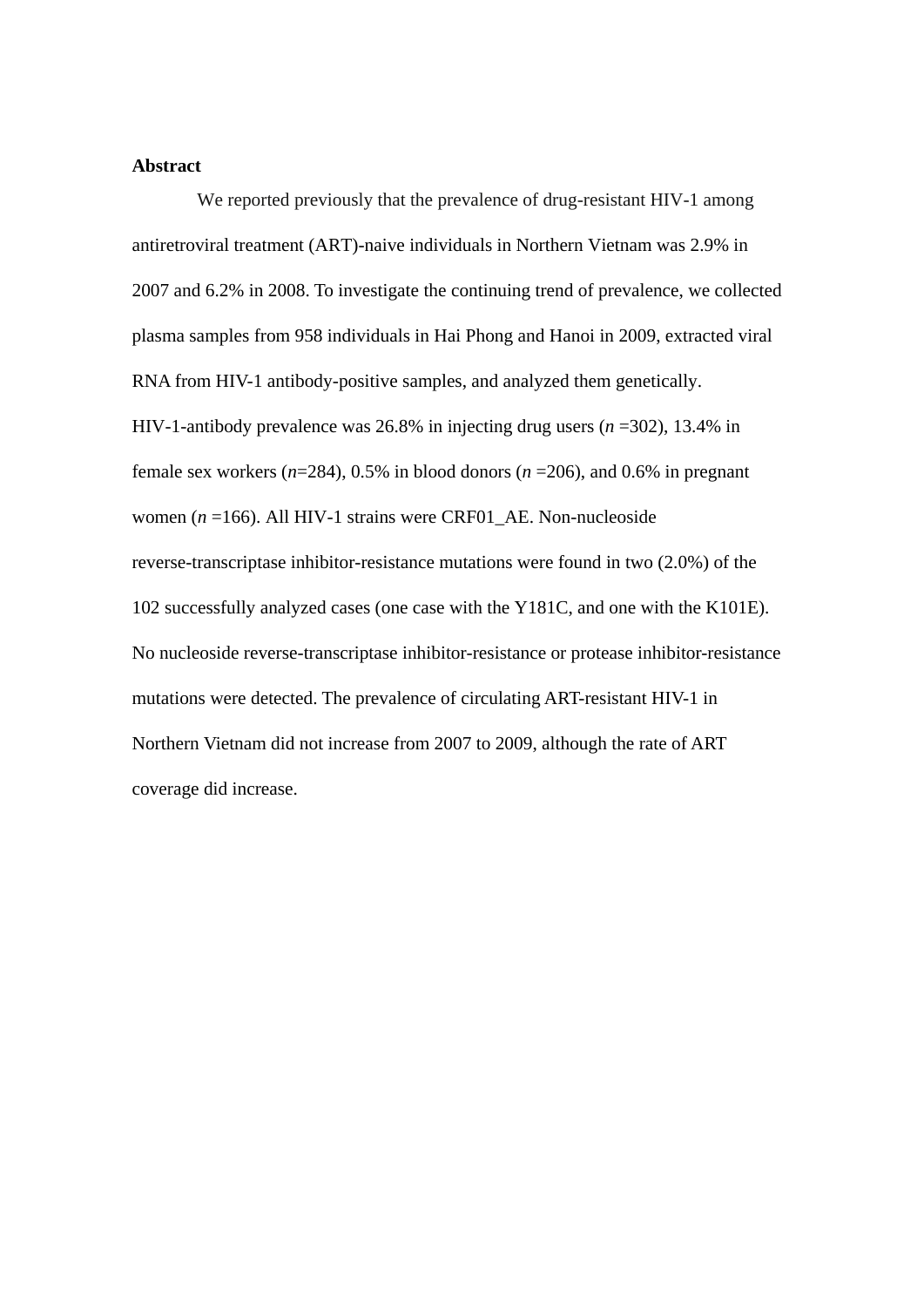In Vietnam, the first human immunodeficiency virus type 1 (HIV-1)-infected case was reported in Ho Chi Minh City in  $1990<sup>1</sup>$  and HIV-1 infection had spread throughout the entire country by  $1999.<sup>2</sup>$  In 2010, an estimated 254,000 people in Vietnam were living with HIV. $3$  The most prevalent HIV-1 subtype in Vietnam is CRF01 AE, though subtype B, subtype C, and intersubtype recombinants have also been identified.<sup>4-9</sup> Antiretroviral therapy (ART) has been introduced to Vietnam intensively since 2003. The ART coverage rate among adults increased from 30% in 2007 to 53.7% in 2009,<sup>3</sup> which might induce the appearance and circulation of ART-resistant HIV-1 strains in Vietnam. Previously we conducted studies on the prevalence of drug-resistant HIV-1 strains among ART-naïve HIV-1-infected patients in Northern Vietnam, and observed prevalences of 2.9% in Haiphong in 2007<sup>4</sup> and 6.2% in three provinces, including Hanoi, in  $2008$ <sup>5</sup>. In the current study, we investigated the trend in the prevalence of HIV-1 and drug-resistant HIV-1 in Northern Vietnam between 2007 and 2009.

Plasma samples were collected from 958 individuals residing in two cities in Northern Vietnam (*n*=738 from Hai Phong and *n*=220 from Hanoi) in 2009. The study participants were divided into four groups according to their HIV-1-infection risks: injecting drug users (*n*=302), female sex workers (*n*=284: 64 from Hai Phong and 220 from Hanoi), blood donors (*n*=206), and pregnant women (*n*=166). The characteristics of the participants are summarized in Table 1. None had any previous history of ART. Plasma samples were screened for anti-HIV antibody (Determine HIV-1/2; Inverness medical Japan Co., Ltd., Tokyo, Japan). HIV-1 RNA was extracted from 100 μl of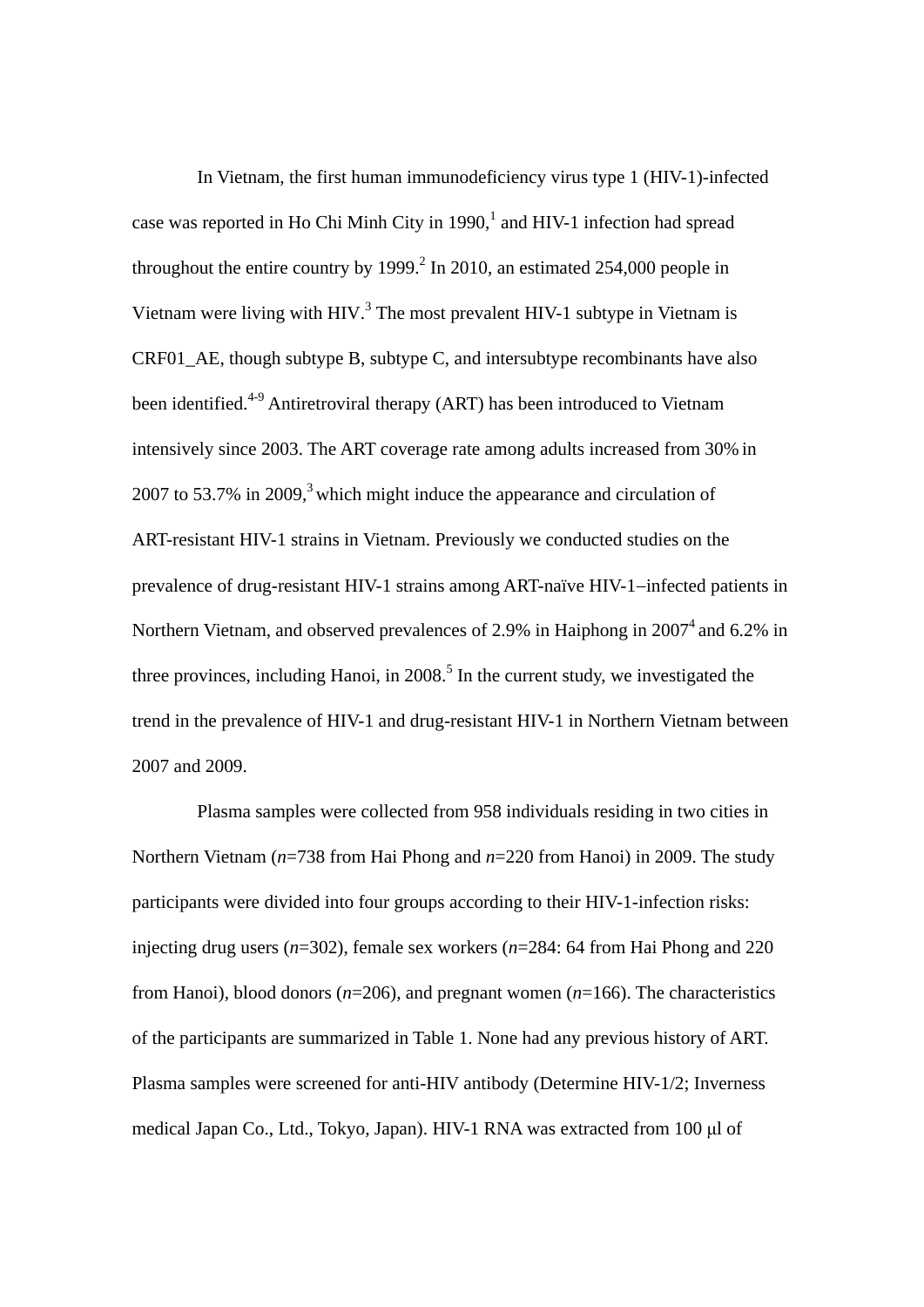anti-HIV-1-positive plasma samples using a SMITEST EX-R&D Nucleic Acid Extraction Kit (Genome Science Laboratories, Fukushima, Japan) according to the manufacturer's instructions. The protease- and reverse transcriptase-encoding regions of the HIV-1 *pol* gene (*pol*-PR and the *pol*-RT, respectively) were amplified by one-step reverse transcription-polymerase chain reaction (RT-PCR; SuperScript III One-step RT-PCR System with Platinum Taq High Fidelity; Invitrogen, Carlsbad, CA), and then by nested PCR using KOD FX (Tokyo, Osaka, Japan) as described previously.<sup>4, 5</sup> The amplified PCR products were sequenced directly and/or after cloning, if necessary, and analyzed using an ABI Prism 310 Genetic Analyzer (Applied Biosystems). The sample nucleotide sequences were aligned with HIV-1-subtype reference sequences retrieved from the Los Alamos database, and with previously reported sequences of HIV-1 strains isolated from Southeast Asia and Southern China using ClustalW (version 1.83) with minor manual adjustments. Phylogenetic trees were constructed and visualized as described previously.4, 5 The *pol*-PR (297 base pairs) and *pol*-RT (660 base pairs) nucleotide sequences were translated into the corresponding 99 and 220 amino acids, respectively. Using the Stanford University HIVdb sequence analysis program and the International AIDS Society-USA November 2011 list,  $10$  we analyzed the amino acid sequences for drug resistance-associated mutations.

Of the 958 individuals, 121 individuals were positive for HIV-1 antibody: prevalence was 26.8% (81/302) in injecting drug users, 13.4% (38/284) in female sex workers, 0.5% (1/206) in blood donors, and 0.6% (1/166) in pregnant women (Table 1). Notably, the HIV-1 prevalence among high-risk groups in Northern Vietnam in 2009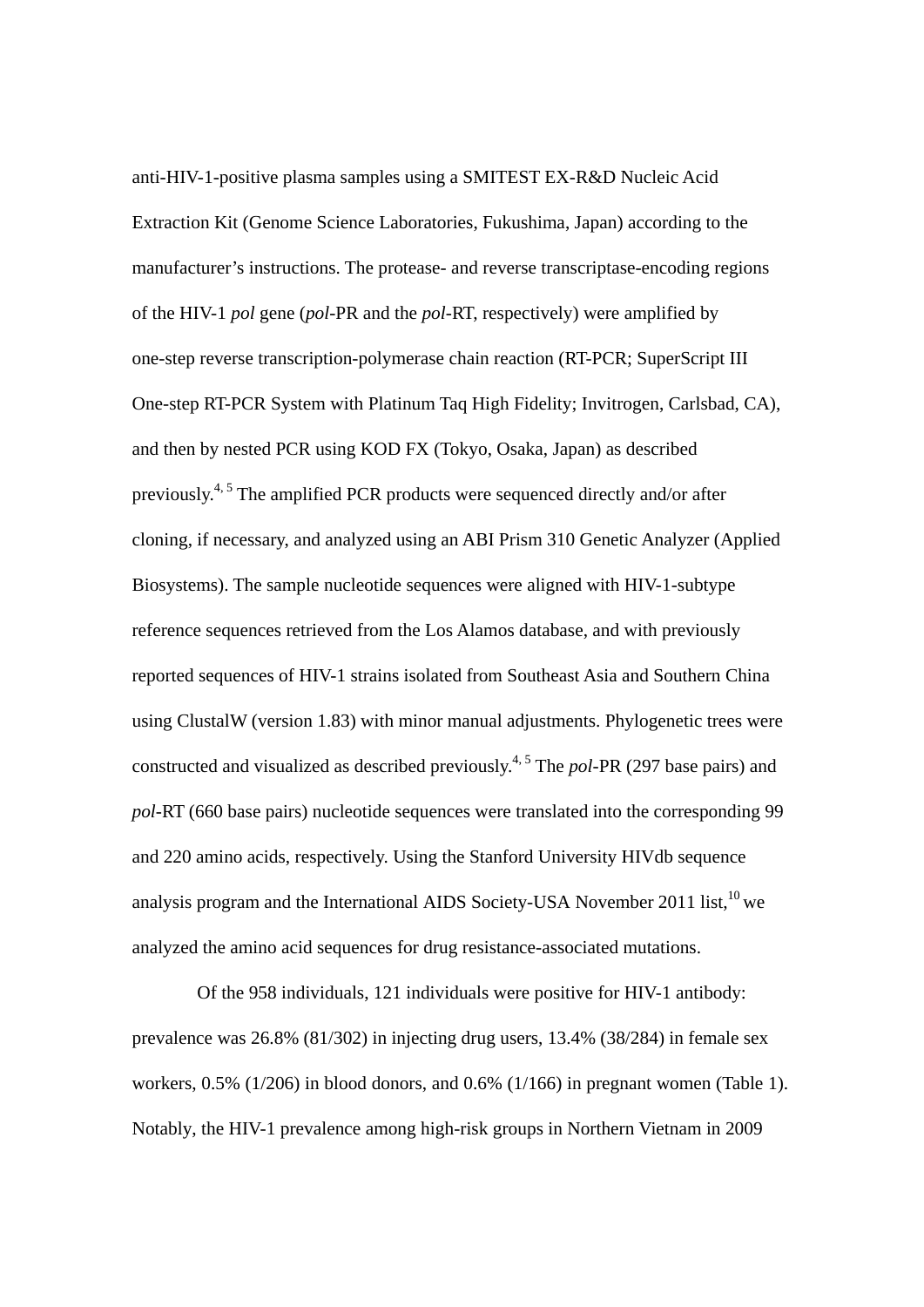was significantly lower than reported in our previous study in  $2007^4$ : 35.9% ( $n=760$ ) in injecting drug users  $(p=0.006)$  and 23.1%  $(n=91)$  in female sex workers  $(p=0.041)$ . These findings indicate that the HIV-1 epidemic in Northern Vietnam is still in a concentrated stage among high-risk groups such as injecting drug users and female sex workers, with a gradual decrease of HIV-1 prevalence, as observed in other areas of Vietnam.<sup>3</sup> These findings also suggest that the Preventing HIV Project in Vietnam, which targets injecting drug users and female sex workers, may have taken effect to reduce the number of new infections in the main risk groups in Hai Phong.<sup>11, 12</sup>

Of the 121 HIV-1 antibody-positive samples, 107 samples were successfully analyzed genetically for *pol*-PR and 102 were successfully analyzed for *pol*-RT. Phylogenetic analysis revealed that all of the isolated strains belonged to HIV-1 CRF01\_AE, and most of them formed a large cluster with previously-reported sequences from Northern Vietnam and Southern China, as reported previously<sup>4, 6</sup> (data not shown). Non-nucleoside reverse-transcriptase inhibitor (NNRTI)-resistance mutations were observed in two (2.0%) of the 102 successfully analyzed cases: one case with the Y181C mutation, and one with the K101E mutation (Table 2). The Y181C and K101E mutations are common drug-resistant mutations observed in CRF01 AE-infected individuals who are failing nevirapine-based therapy.<sup>13</sup> The K101E mutation was first identified among ART-naïve individuals in Vietnam. The potential NNRTI-resistance mutations, V106I and V179D, were observed in three cases each (2.9%). No nucleoside reverse-transcriptase inhibitor-resistance or major protease inhibitor (PI)-resistance mutations were detected; however, the minor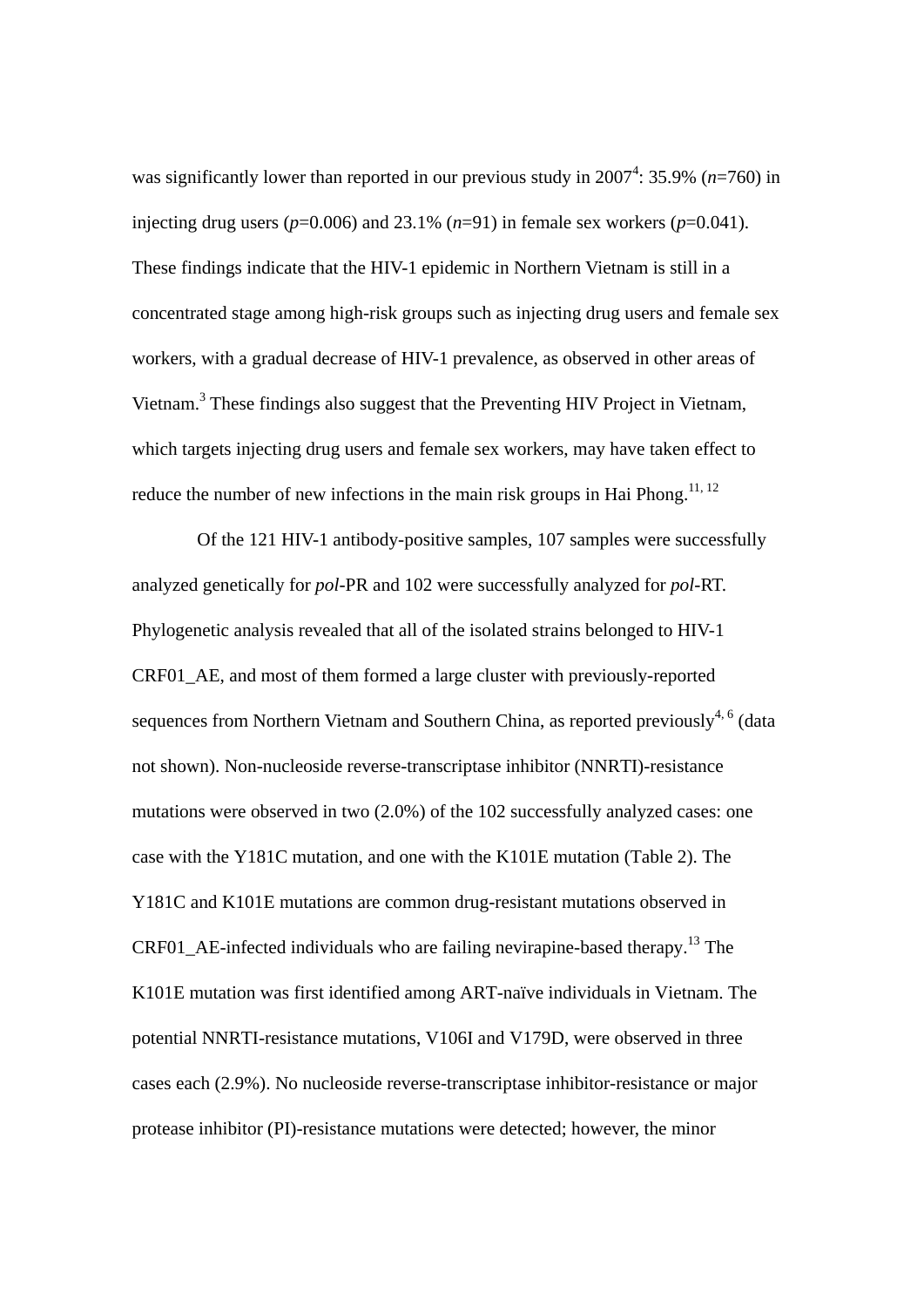PI-resistance mutations L10I, L10V, K20I, and A71V, were detected in eleven (10.3%), four (3.7%), four (3.7%), and one (0.9%) cases, respectively, as observed previously.<sup>4</sup> The overall prevalences of reverse-transcriptase inhibitor-resistance and PI-resistance mutations were 2.0% and 0%, respectively. Therefore, the prevalence of circulating ART-resistant HIV-1 in Northern Vietnam slightly decreased from 2.9% in  $2007<sup>4</sup>$  and  $6.2\%$  in 2008<sup>5</sup> to 2.0% in 2009 (current study), although the ART coverage rate in Vietnam increased from 30% in 2007 to 53.7% in 2009.<sup>3</sup> Interestingly, the two cases harboring drug-resistant HIV-1 were not injecting drug users from Hai Phong, but female sex workers from Hanoi, while in our previous study in Hai Phong<sup>4</sup> all individuals with drug-resistant HIV-1 were injecting drug users. This finding might be due to the successful outcome of the HIV prevention programs in Hai Phong, such as harm reduction interventions for injecting drug users, which include distributing clean needles and condoms, as well as methadone maintenance therapy.<sup>3, 11</sup> This finding also suggests that the prevalence of circulating ART-resistant HIV-1 can differ among groups and areas, even within Northern Vietnam. These findings indicate that there is still a need for the monitoring of drug-resistance mutations in Northern Vietnam.

The GenBank accession numbers of the sequences reported in this study are as follows: from AB690876 to AB690982 for *pol*- PR, and AB690983 to AB691084 for *pol*- RT.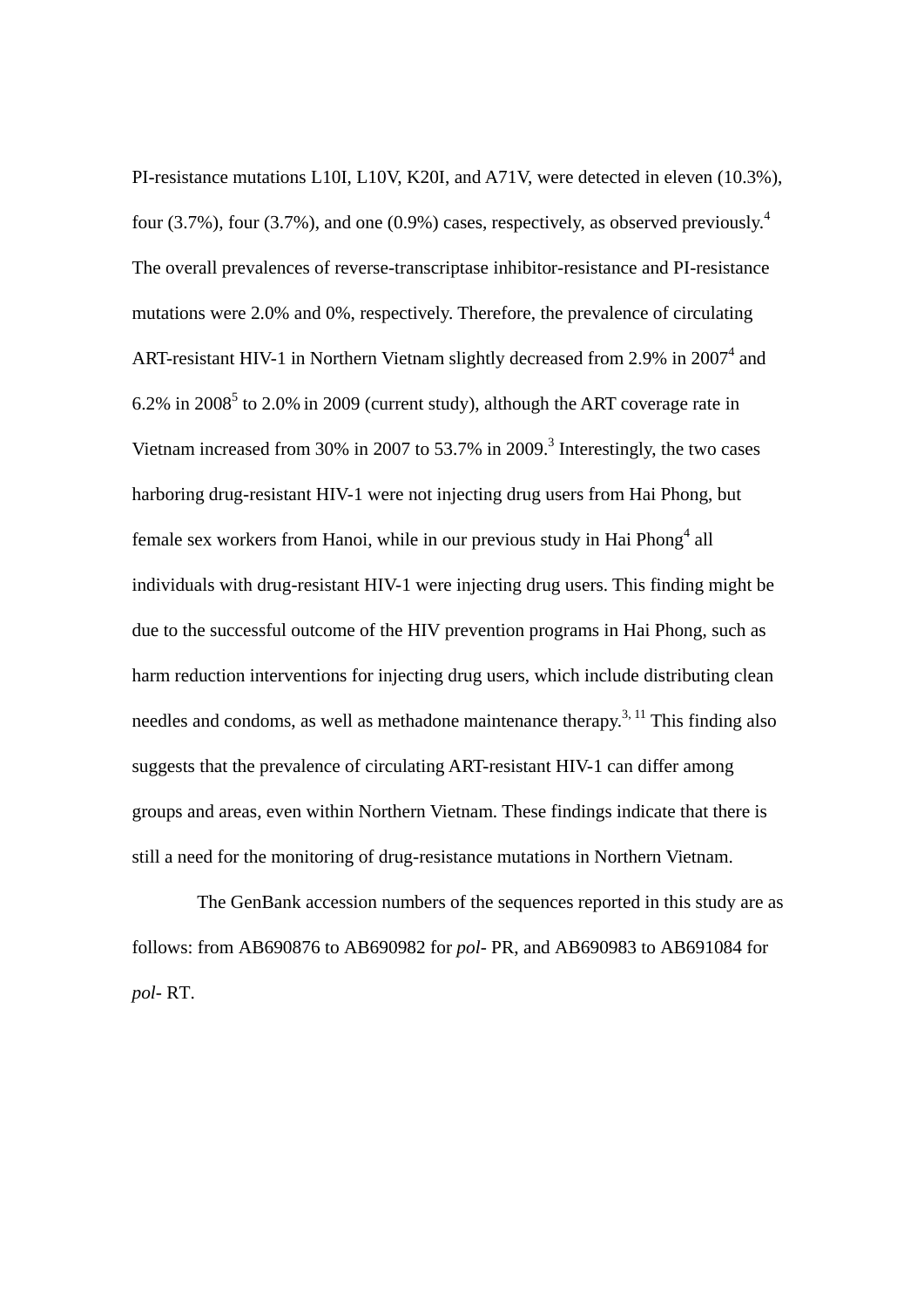## **References**

- **1.** Lindan C, Lieu T, Giang L, *et al.*: Rising HIV infection rates in Ho Chi Minh City herald emerging AIDS epidemic in Vietnam. *AIDS.* 1997;11 Suppl 1:S5-13.
- **2.** Nguyen T, Hoang T, Pham K, van Ameijden E, Deville W, Wolffers I.: HIV monitoring in Vietnam: system, methodology, and results of sentinel surveillance. *J Acquir Immune Defic Syndr.* 1999;21(4):338-346.
- **3.** The Socialist Republic of Viet Nam.: Declaration of Commitment on HIV and AIDS adopted at the 26th United Nations General Assembly Special Session in June 2001 (UNGASS). 2010.
- **4.** Ishizaki A, Cuong N, Thuc P, *et al.*: Profile of HIV type 1 infection and genotypic resistance mutations to antiretroviral drugs in treatment-naive HIV type 1-infected individuals in Hai Phong, Viet Nam. *AIDS Res Hum Retroviruses.* 2009;25(2):175-182.
- **5.** Phan TTC, Ishizaki A, Phung DC, Bi X, Oka S, Ichimura H.: Characterization of HIV type 1 genotypes and drug resistance mutations among drug-naive HIV type 1-infected patients in Northern Vietnam. *AIDS Res Hum Retroviruses.*2010;26(2):233-235.
- **6.** Kato K, Kusagawa S, Motomura K, *et al.*: Closely related HIV-1 CRF01\_AE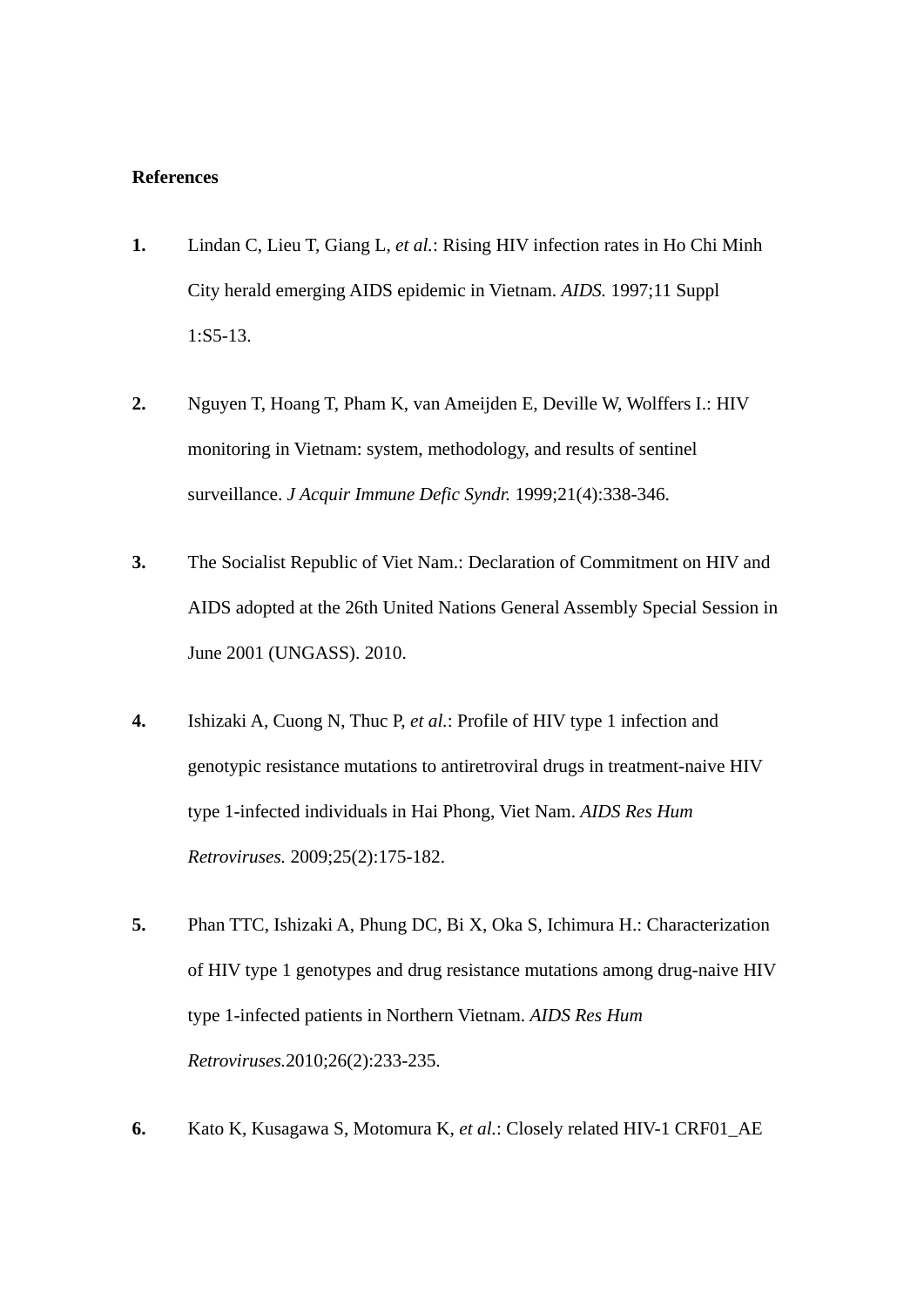variant among injecting drug users in northern Vietnam: evidence of HIV spread across the Vietnam-China border. *AIDS Res Hum Retroviruses.*  2001;17(2):113-123.

- **7.** Ayouba A, Lien T, Nouhin J, *et al.*: Low prevalence of HIV type 1 drug resistance mutations in untreated, recently infected patients from Burkina Faso, Côte d'Ivoire, Senegal, Thailand, and Vietnam: the ANRS 12134 study. *AIDS Res Hum Retroviruses.* 2009;25(11):1193-1196.
- **8.** Lan NT, Recordon-Pinson P, Hung P, *et al.*: HIV type 1 isolates from 200 untreated individuals in Ho Chi Minh City (Vietnam): ANRS 1257 Study. Large predominance of CRF01\_AE and presence of major resistance mutations to antiretroviral drugs. *AIDS Res Hum Retroviruses.* 2003;19(10):925-928.
- **9.** Liao H, Tee K, Hase S, *et al.*: Phylodynamic analysis of the dissemination of HIV-1 CRF01\_AE in Vietnam. *Virology.* 2009;391(1):51-56.
- **10.** Johnson VA, Calvez V, Gunthard HF, *et al.*: 2011 update of the drug resistance mutations in HIV-1. *Top Antivir Med.* 2011;19(4):156-164.
- **11.** World Health Organaization / Western Pacific Regional Office and partners.: Good practice in Asia: targeted HIV prevention for injecting drug users and sex workers. Viet Nam's first large-scale national harm reduction intiative. 2010; http://www.who.int/hiv/pub/idu/wpro\_vietnam/en/index.html.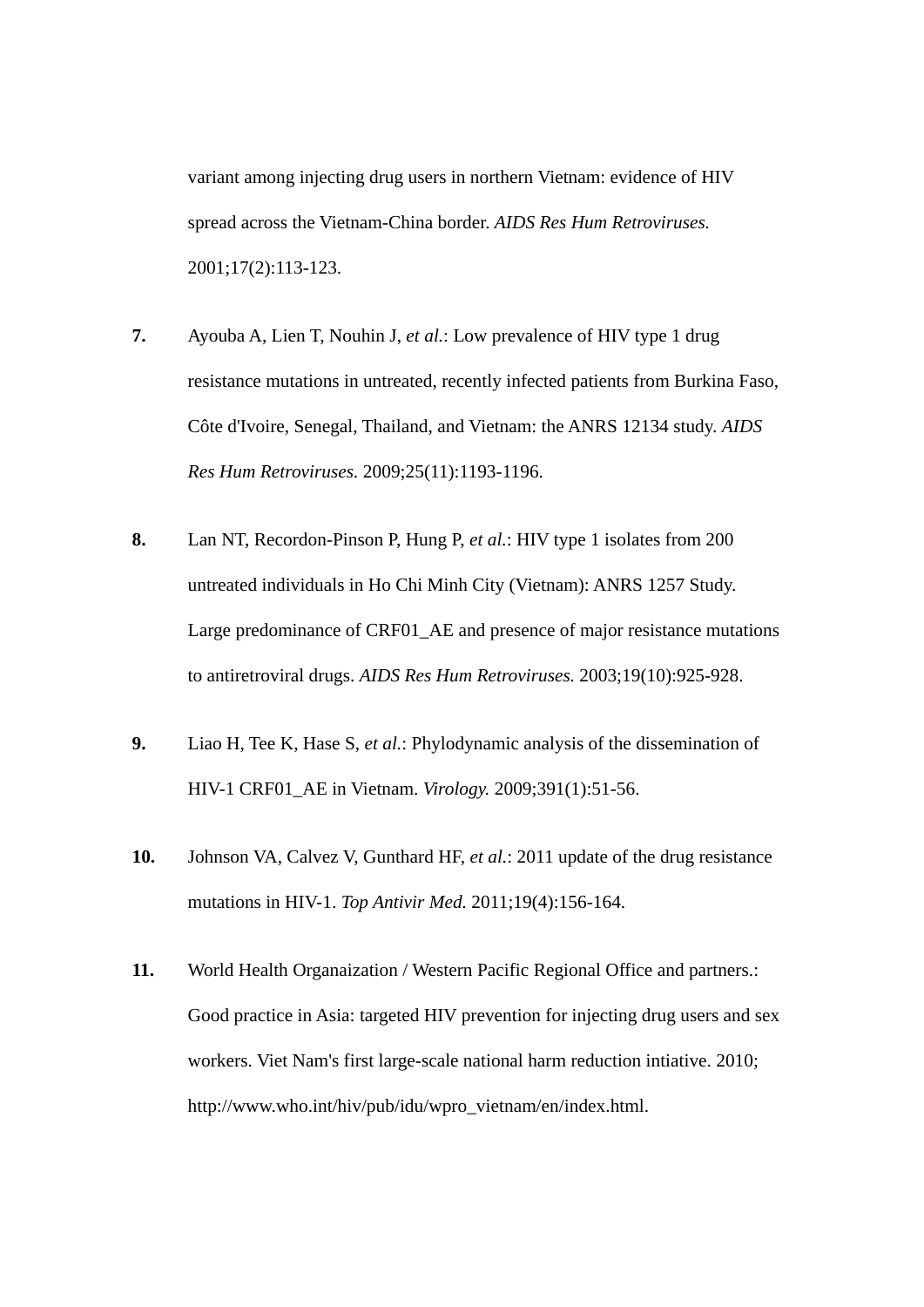- **12.** Thanh DC, Moland KM, Fylkesnes K.: The context of HIV risk behaviours among HIV-positive injection drug users in Viet Nam: moving toward effective harm reduction. *BMC Public Health.* 2009;9:98.
- **13.** Ngo-Giang-Huong N, Jourdain G, Amzal B, *et al.*: Resistance Patterns Selected by Nevirapine vs. Efavirenz in HIV-Infected Patients Failing First-Line Antiretroviral Treatment: A Bayesian Analysis. *PLoS One.* 2011;6(11):e27427.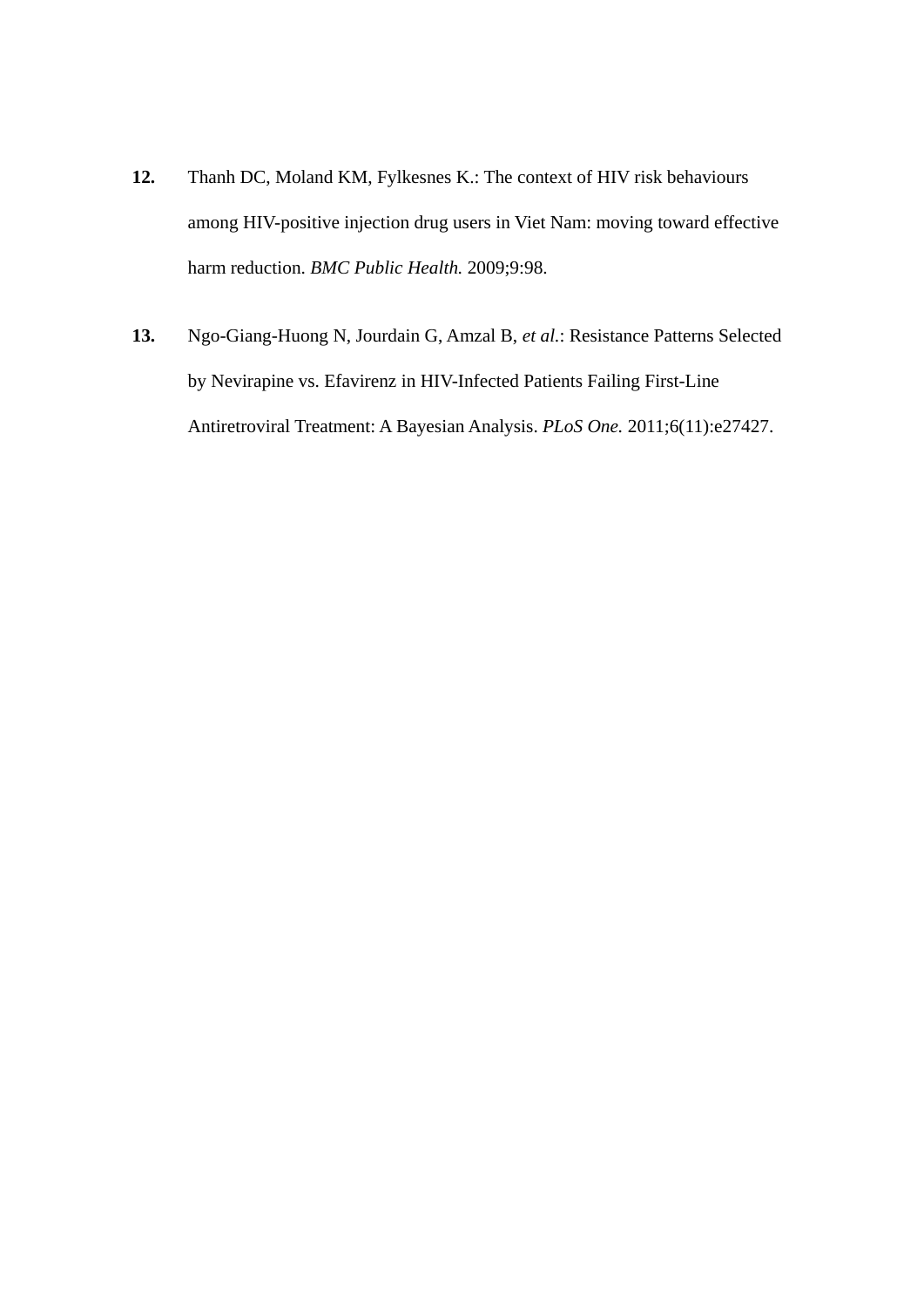## Reprint request

Corresponding author: Azumi Ishizaki, M.D., Ph.D.

Department of Viral infection and International Health, Kanazawa University,

Graduate school of Medical Science, Japan.

13-1, Takaramachi, Kanazawa, Ishikawa, 9208640, Japan

Tel: +81-76-265-2229

Fax: +81-76-234-4237

E-mail: aishizak@staff.kanazawa-u.ac.jp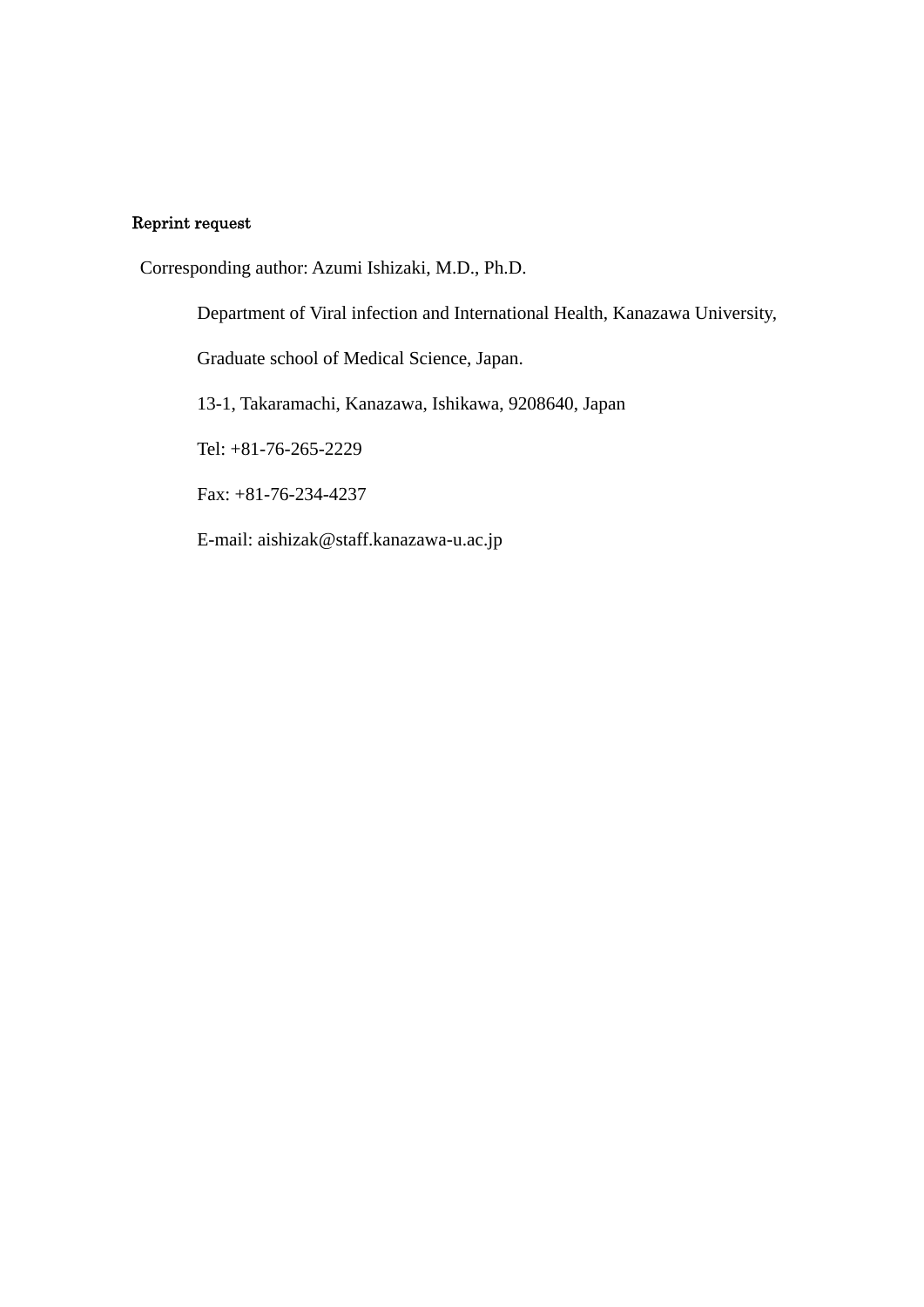|                     |     | Male/   | Mean      | HIV-1 Antibody Positive (%) |                     |  |
|---------------------|-----|---------|-----------|-----------------------------|---------------------|--|
| Groups              | n   | Female  | age(SD)   | Current study               | Study in $2007^+$   |  |
| IDU                 | 302 | 302/0   | 32.5(8.5) | $26.8\%*$                   | 35.9% $(n=760)$ *   |  |
| <b>FSW</b>          | 284 | 0/284   | 28.0(8.2) | $13.4\%$ **                 | 23.1% $(n=91)$ **   |  |
| <b>Blood donors</b> | 206 | 182/24  | 29.1(8.3) | $0.5\%$                     | $2.9\%$ (n=210)     |  |
| Pregnant women      | 166 | 0/166   | 26.1(5.4) | $0.6\%$                     | $0.5\%$ ( $n=200$ ) |  |
| Total               | 958 | 484/474 | 29.0(8.2) | $n=121$                     |                     |  |

Table 1. Characteristics of the study participants and prevalence of HIV-1 antibody

IDU, injecting drug users; FSW, female sex workers.

+ Ishizaki A, *et al*. AIDS Res Hum Retroviruses 2009;25(2):175-183. (Ref. No 4).

\* *p*=0.006; \*\**p*=0.041